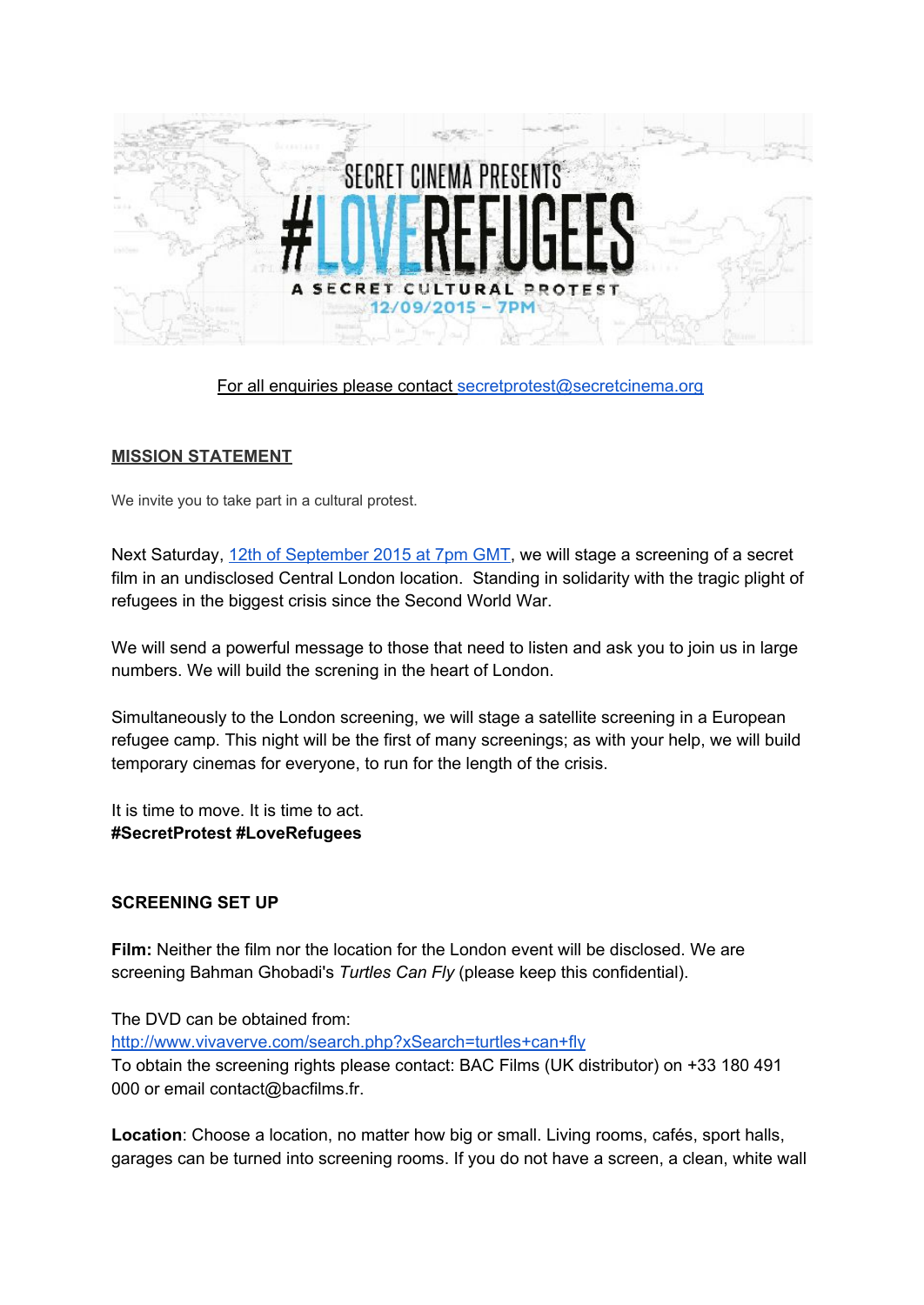will be perfect to project upon. Projectors are readily available for hire, however it is worth contacting local organisations to see whether they have equipment you could borrow.

**Ticketing**: If you are looking to ticket your event to recuperate your any hire costs (we recommend to keep them to a minimum), you will find online services to host your event and promote it, eg. eventbrite.com or uk.brownpapertickets.com. These also offer the option of a donation ticket, whereby the attendee chooses to donate as much as they can to attend the event.

**Dress Code**: All must wear blue. If you host a screening outdoors, guests are invited to bring a tent.

**Additional**: Artists and musicians are invited to join the screenings. Speakers on the night are welcome and we encourage all hosts to invite their [local](http://www.parliament.uk/mps-lords-and-offices/mps/) MP to the screening.

**Promotion:** The hashtags used for the event are **#SecretProtest** and **#LoveRefugees** and once you have registered your screening with us, we will list the details on the main event page.

**Photography/Videography:** We would be grateful if you could share them with [secretprotest@secretcinema.org](mailto:secretprotest@secretcinema.org) for a global photo album.

**Posters:** You will be able to download the Photoshop file and/or JPG images to create your own poster here:

- [secretcinema.org/secretprotest/screening\\_pack/poster\\_assets/poster\\_template.psd](http://secretcinema.org/secretprotest/screening_pack/poster_assets/poster_template.psd)
- [secretcinema.org/secretprotest/screening\\_pack/poster\\_assets/poster\\_2.psd](http://secretcinema.org/secretprotest/screening_pack/poster_assets/poster_2.psd)
- [secretcinema.org/secretprotest/screening\\_pack/poster\\_assets/instagram\\_template.psd](http://secretcinema.org/secretprotest/screening_pack/poster_assets/instagram_template.psd)
- [secretcinema.org/secretprotest/screening\\_pack/poster\\_assets/header.psd](http://secretcinema.org/secretprotest/screening_pack/poster_assets/header.psd)
- [secretcinema.org/secretprotest/screening\\_pack/poster\\_assets/banner\\_template.psd](http://secretcinema.org/secretprotest/screening_pack/poster_assets/banner_template.psd)
- [secretcinema.org/secretprotest/screening\\_pack/poster\\_assets/banner\\_2.psd](http://secretcinema.org/secretprotest/screening_pack/poster_assets/banner_2.psd)

**Donations:**All screenings are to support a charity in aid of refugees of their choice. The London screening will be held in support of the [Refugee](http://refugeecouncil.org.uk/) Council (UK Registered Charity no. 10145760), If you would like to be put in touch with them for your own screening, please let us know. For alternative, worldwide options, please visit this [helpful](http://www.unhcr.org.uk/what-we-do-in-the-uk/protecting-refugees-in-the-uk/useful-links.html) page.

**Screening Registration:** Whether your screening is public or private, we would like to share it with our network to show the support worldwide. To register your screening with us, send us the below details to secretprotest@secretcinema.org:

- Country
- City/Town